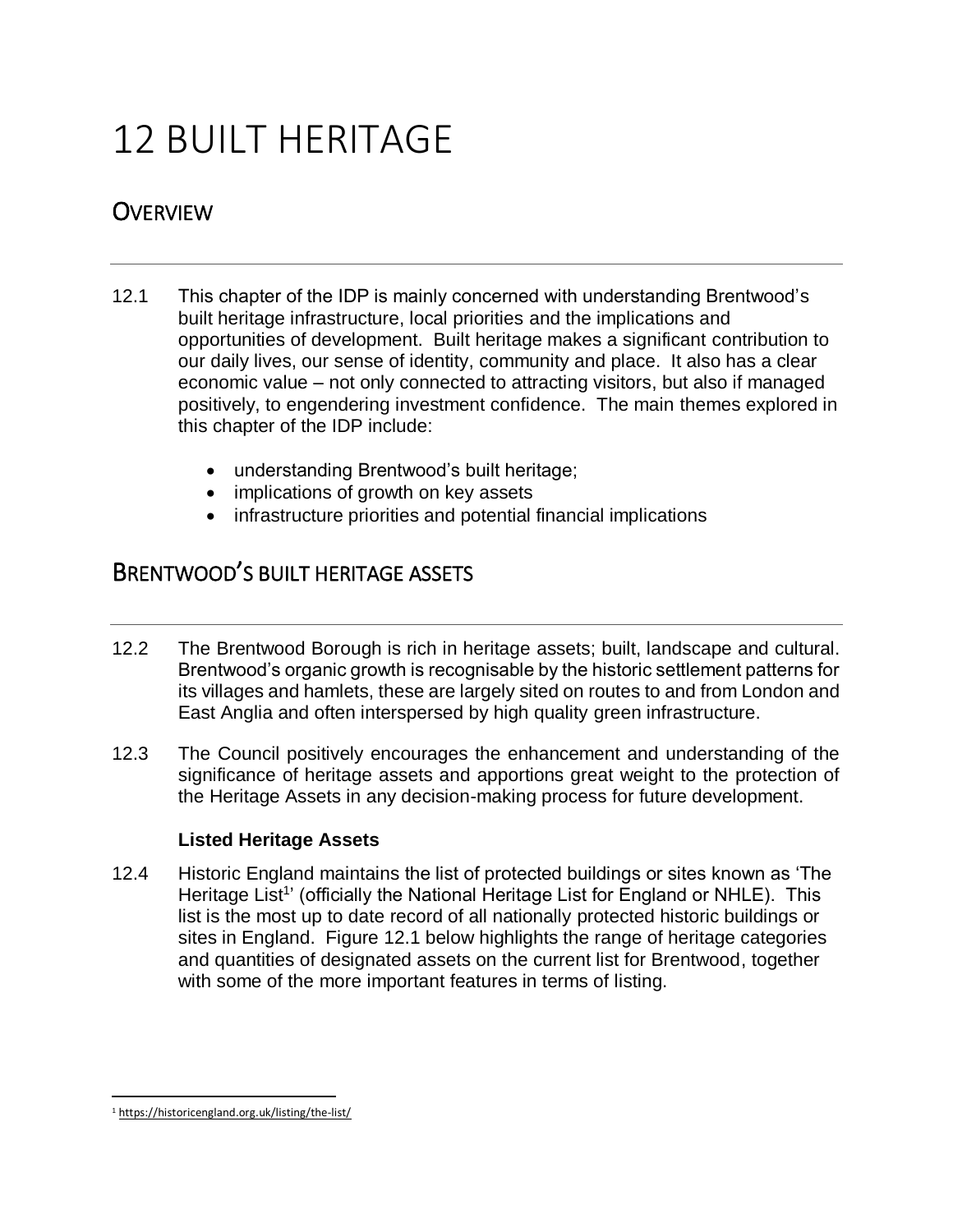|  |  | Figure 12.1: Listed Heritage Assets - Brentwood Borough |  |
|--|--|---------------------------------------------------------|--|
|  |  |                                                         |  |

 $\overline{\phantom{a}}$ 

| Heritage Categories <sup>2</sup> | <b>Quantities</b> | <b>Important Buildings and Sites</b>                                     | % of Total<br><b>Listed Heritage</b> |
|----------------------------------|-------------------|--------------------------------------------------------------------------|--------------------------------------|
|                                  |                   |                                                                          | <b>Assets</b>                        |
| Listed Buildings Grade 1         | 12                | Ingatestone Hall, Thorndon Hall                                          | 2.24%                                |
| <b>Listed Buildings Grade</b>    | 27                | GATEHOUSE AND COURTYARD RANGES 30 METRES WEST OF                         | 5.05%                                |
| ll*                              |                   | INGATESTONE HALL, CHANTRY CHAPEL AND MAUSOLEUM, THORNDON                 |                                      |
|                                  |                   | PARK, THORNDON PARK, BRENTWOOD,                                          |                                      |
| Listed Buildings Grade II        | 493               | RUINS OF OLD CHAPEL OF ST THOMAS A BECKET                                | 89.91%                               |
| <b>Scheduled Monuments</b>       | 12                | The Chapel of St Thomas a Becket, Roman villa 100m north west of Handley | 2.24%                                |
|                                  |                   | <b>Barns</b>                                                             |                                      |
| Parks & Garden Grade             |                   | <b>THORNDON HALL</b>                                                     | 0.19%                                |
| ll*                              |                   |                                                                          |                                      |
| Park & Garden Grade II           | $\overline{2}$    | <b>WARLEY PLACE</b>                                                      | 0.37%                                |
|                                  | 535               |                                                                          | 100%                                 |

12.5 Figure 12.2 below provides a map of the Borough with identified Grade1, II\*, Scheduled Monuments and Parks and Gardens. From this plan it can be noted that…a high concentration of listed buildings are located upon historic routes through settlement villages; are historic farmstead complexes and/or are set within former large estates on high points within the Borough relating to the gentrification of the Borough post 17<sup>th</sup> C.

<sup>&</sup>lt;sup>2</sup> Grade I buildings are of exceptional interest, only 2.5% of listed buildings are Grade I / Grade II\* buildings are particularly important buildings of more than special interest; 5.8% of listed buildings are Grade II\* / Grade II buildings are of special interest; 91.7% of all listed buildings are in this class and it is the most likely grade of listing for a home owner.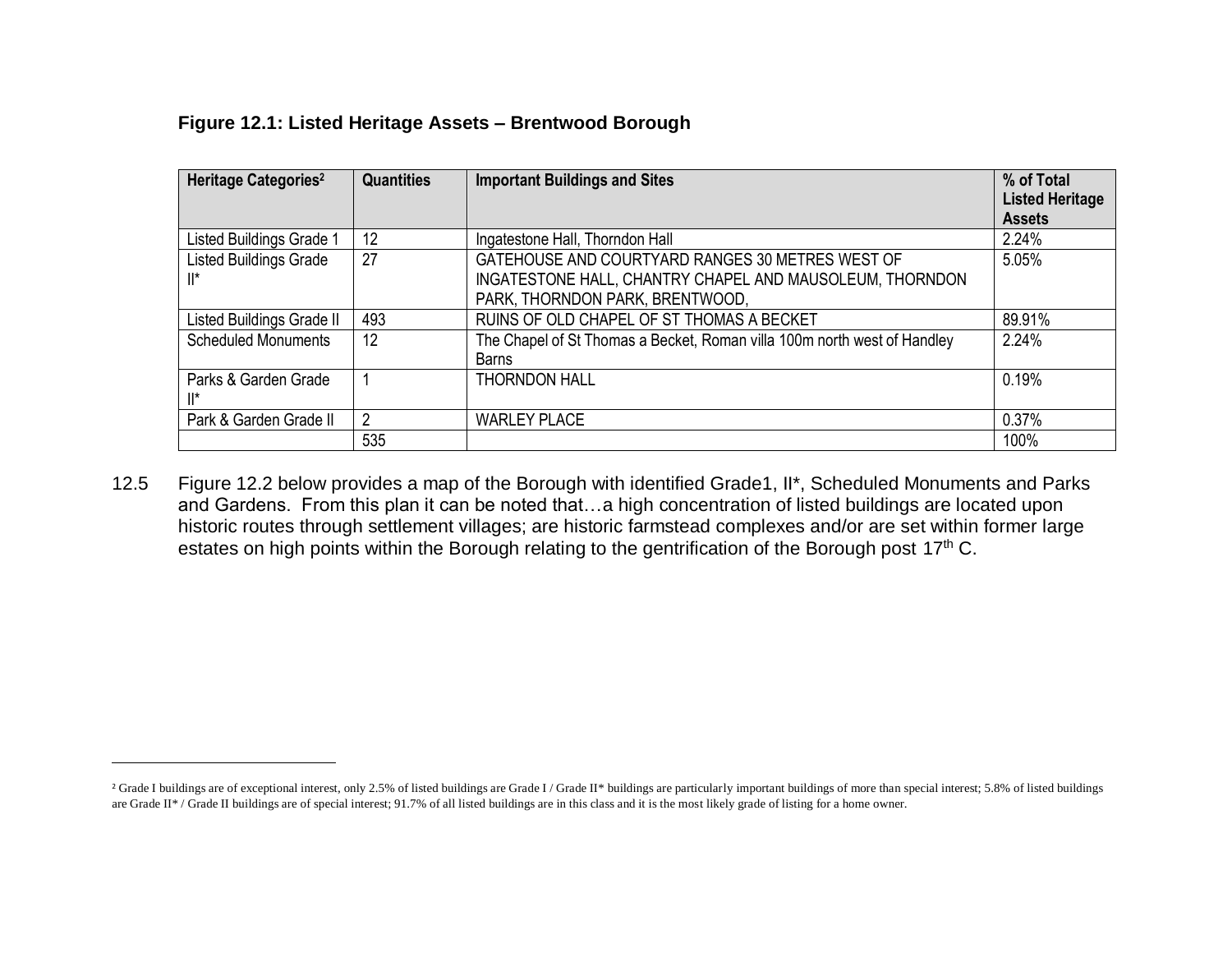# **Figure 12.2: Important Buildings and Sites**



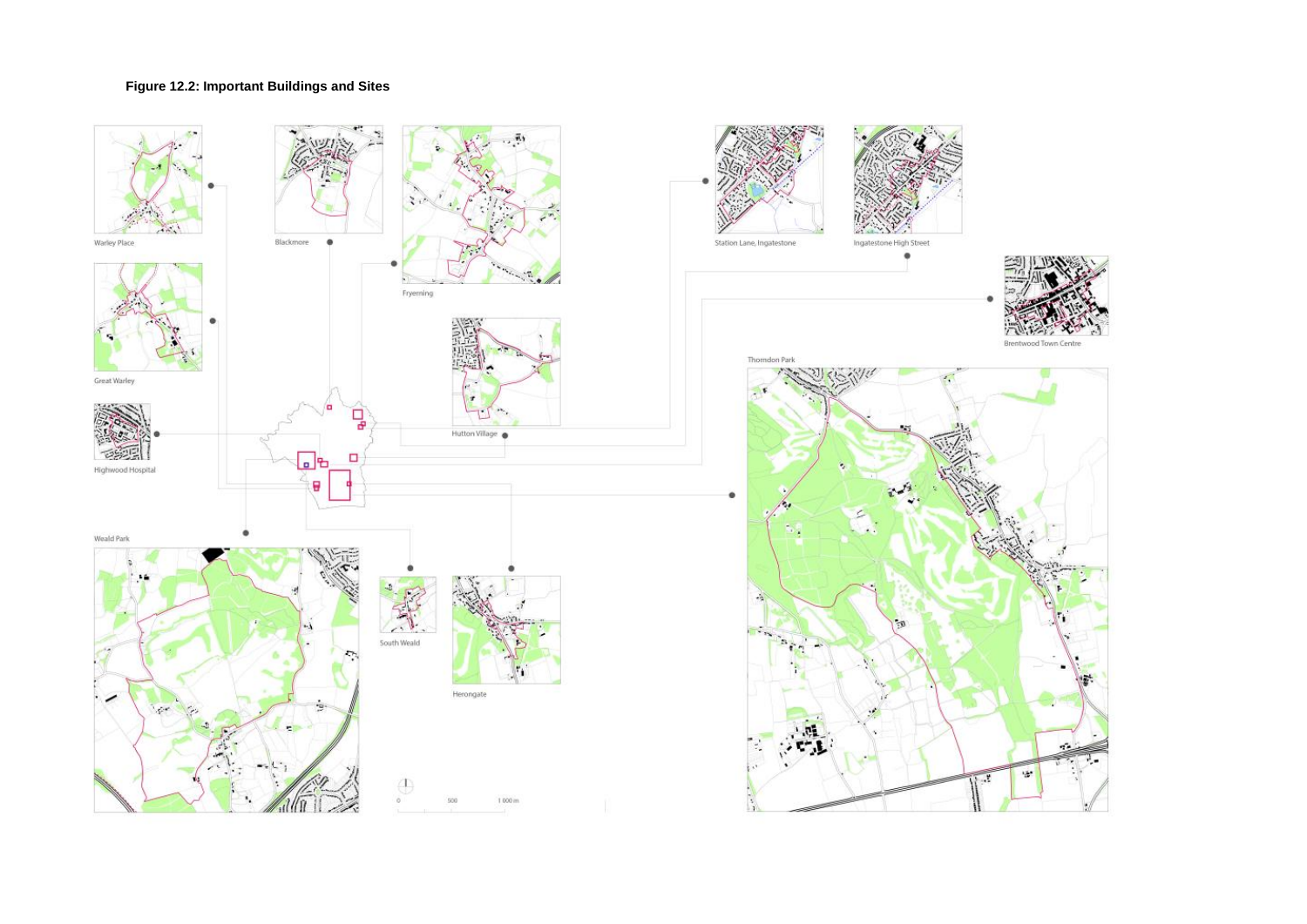#### **Conservation Areas**

12.6 Conservation areas are areas that have been designated as being of special architectural or historic interest, the character or appearance of which it is desirable to preserve or enhance. The Planning (Listed Building and Conservation Areas) Act 1990 creates special controls for areas designated as conservation areas. Conservation area controls apply in addition to normal planning controls. The nature and size of conservation areas within the Borough varies considerably. They are all of special character or appearance and have historic or architectural interest that is worthy of preservation and enhancement. There are currently 13 conservation areas designated within the Borough as outlined in Figure 12.3.

| Title                     | Date adopted (amended)               | Area (ha.) | <b>Type</b>                     |
|---------------------------|--------------------------------------|------------|---------------------------------|
| Ingatestone High Street   | 27.11.1969 (17.09.1991 & 13.01.2010) | 8.5        | <b>Village Centre</b>           |
| South Weald               | 02.11.1973 (22.07.1993)              | 4.0        | <b>Village Centre</b>           |
| <b>Blackmore</b>          | 12.12.1975                           | 18.0       | <b>Village Centre</b>           |
| <b>Great Warley</b>       | 12.12.1975 (22.07.1993 & 17.10.2012) | 4.0        | <b>Village Centre</b>           |
| Herongate                 | 12.12.1975 (17.10.2012)              | 5.5        | <b>Village Centre</b>           |
| Station Lane, Ingatestone | 22.09.1981 (17.09.1991 & 13.01.2010) | 10.0       | <b>Residential Area</b>         |
| <b>Hutton Village</b>     | 23.04.1986                           | 30.0       | <b>Residential Area</b>         |
| Fryerning                 | 08.03.1991 (18.12.2013)              | 25.0       | Village                         |
| <b>Weald Park</b>         | 22.07.1993                           | 212.0      | <b>Historic Park and Garden</b> |
| <b>Thorndon Park</b>      | 22.07.1993                           | 243.0      | <b>Historic Park and Garden</b> |
| <b>Warley Place</b>       | 22.07.1993                           | 11.0       | <b>Historic Park and Garden</b> |
| Brentwood Town Centre *   | 01.03.2000 (13.01.2010)              | 14.5       | <b>Historic Town Centre</b>     |
| <b>Highwood Hospital</b>  | 12.07.2001                           | 5.1        | <b>Hospital</b>                 |

#### **Figure 12.3: Conservation Areas**

\* Brentwood Town Centre Conservation Area comprises the amalgamation of the three conservation areas of Wilson's Corner, Chapel and Hart Street.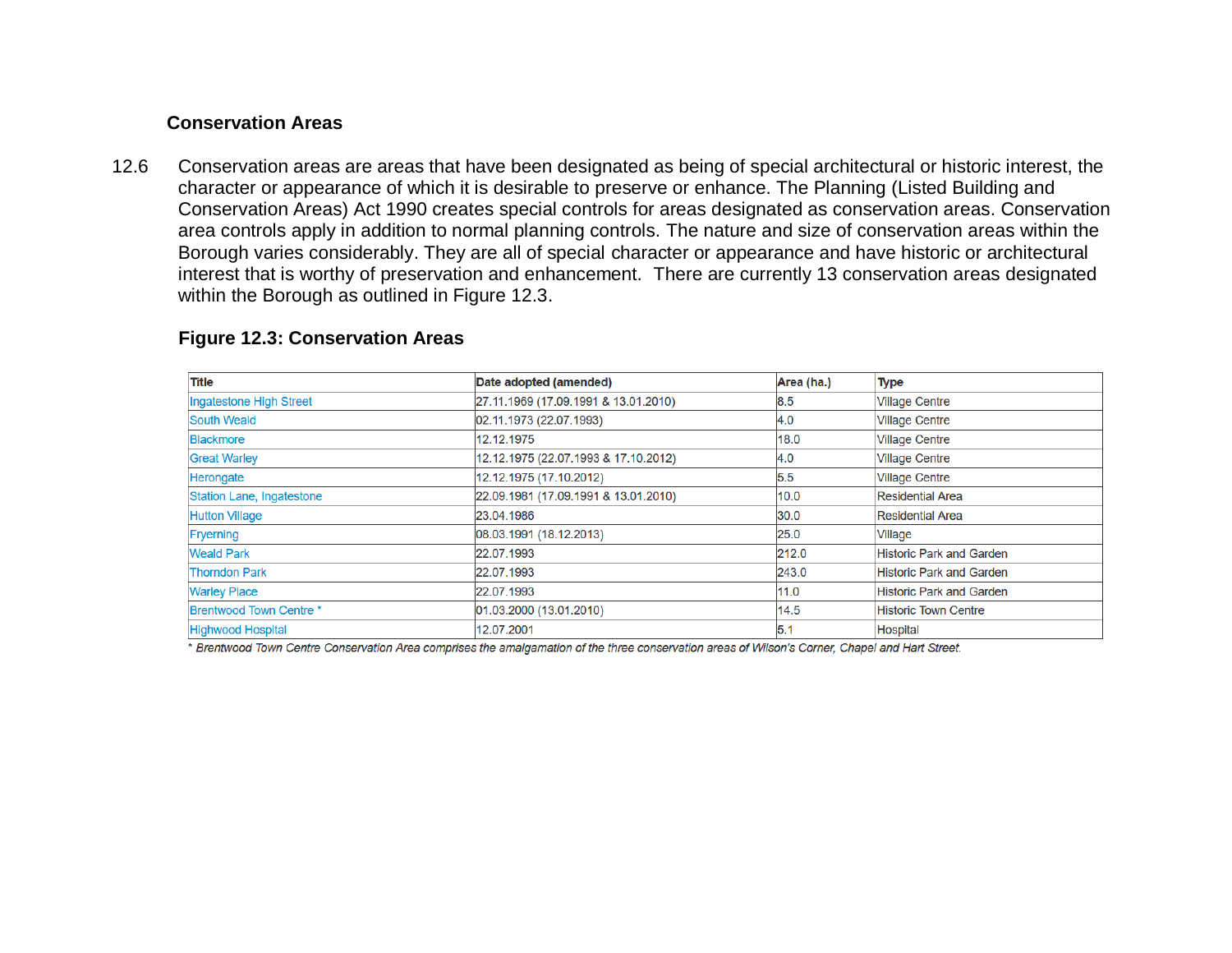#### **Local Listings**

- 12.7 The NPPF contains policies that apply to heritage assets regardless of whether or not they are locally listed. However, local listing provides a sound, consistent and accountable means of identifying local heritage assets to the benefit of good strategic planning for the area and to the benefit of owners and developers wishing to fully understand local development opportunities and constraints.
- 12.8 Non-designated heritage assets (local listed heritage assets) can include buildings, places or areas of cultural and/or local significance which whilst not nationally designated make a positive contribution to the Historic Environment and its understanding. In decision making, proposals which affect locally listed heritage assets and/or their setting, must take into account the strong requirement for their retention and the enhancement of their significance locally.
- 12.9 Locally listed buildings within the borough are to be recorded on a live database. Whilst the Local Listing Programme is at embryonic stage, this list and its future enrichment is essential in conserving local distinctiveness and community engagement in the historic environment. The Council support the ethos of local listing and the opportunities it brings to engage a diverse range of stakeholders into the management and education of the local historic environment.

#### **Archaeology**

12.10 The Essex Historic Environment Record (EHER) is a computerised database of all listed and other historic buildings and all known archaeological sites, historic parks and gardens and other historic landscape features in the county, plotted onto linked digital mapping, and backed up in many instances by photographs, drawings and substantial written accounts. This function is managed and updated on a cyclical basis by ECC, the borough also has a dedicated County Archeologist within the Place Services Team at ECC, the services from within the ECC archaeology team extend to preapplication services to inform future site development and the embedding of below ground built heritage, along with the requirements and management of WSI (Written Schemes of Investigation).